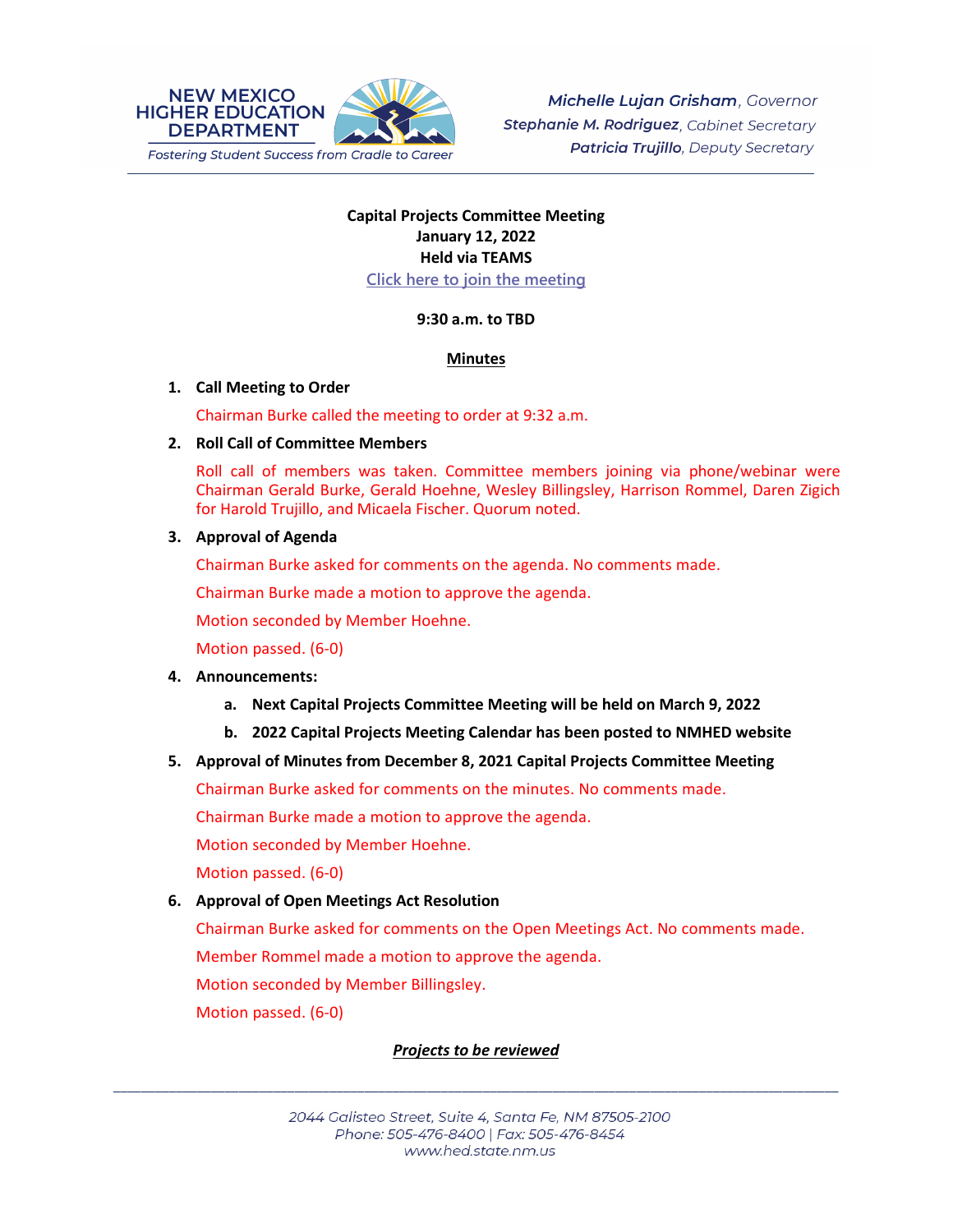

## **7. Central New Mexico Community College – \$11,750,000 Catering and Brewing Facility - REVISED**

*Presenters: Olivia Padilla-Jackson, Vice President of Finance and Operations, CNM; Andrew Jacobson, Associate Vice President of Finance and Operations, CNM; Marvin Martinez, Executive Director of Physical Plant, CNM; Martin Olea, Policy Liaison, CNM*

Mr. Andrew Jacobson introduced himself, Mr. Marvin Martinez, and Mr. Martin Olea. He then turned it over to Mr. Martinez to present the project.

Mr. Martinez presented the project as outlined in the submittal. He noted that several factors contributed to the change in the dollar amount of the project. COVID-19 had an impact on the cost of materials and shipping as well as an increase in shipping delays. CNM also decided to include the addition of a new distilled spirits program to this facility.

Member Zigich asked what the capacity for barrels of beer or spirits is for this facility.

Mr. Martinez noted that he did not have this information however he would gather and submit it to the committee.

Member Rommel noted that he would abstain from voting on this action item.

Chairman Burke acknowledged Member Rommel's abstention from the vote.

Chairman Burke made a motion to approve the project for submittal to the NMHED Cabinet Secretary contingent upon receipt of documentation from CNM on the production capacity of the new brewing facility.

Motion seconded by Member Hoehne.

Motion passed. (5-0)

# **8. Mesalands Community College – \$1,200,000**

**Building A Renovation - New Student Services HUB**

*Presenters: Dr. Gregory T. Busch, President, MCC; Jim Morgan, Vice President of Campus Affairs & External Communications, MCC*

Dr. Gregory Busch introduced himself and Mr. Jim Morgan. He thanked the committee for hearing this project and turned it over to Mr. Morgan to present the project.

Mr. Jim Morgan presented the project as outlined in the submittal. He provided renderings and other information to the committee using a PowerPoint presentation. He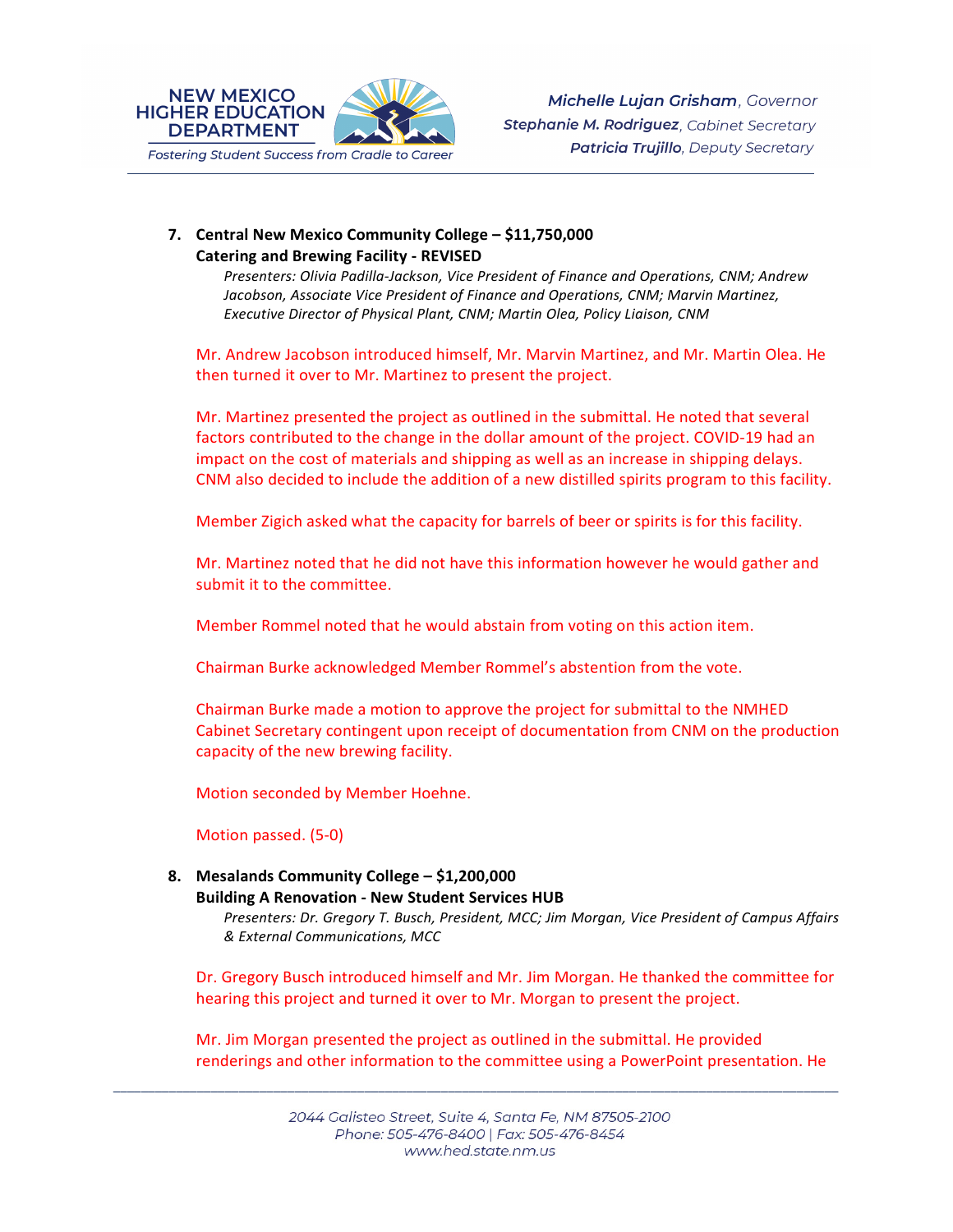

noted that the project was developed using their most recently developed and approved campus master plan, making the campus much more appealing.

Dr. Busch also noted that the new vision and master plan shifts student services to the side of the building where main campus drive is located. This makes more sense and will expand the need for resources for student support on campus while also ensuring all building main entrances face the main campus drive.

Member Rommel asked for clarification on the plan for the automotive technology programs which are currently listed as inactive on the institution's website.

Mr. Morgan noted that the student load within the automotive and diesel programs has been so small that the college was not able to justify keeping the programs active.

Member Billingsley asked what the start and completion dates are for the project.

Mr. Morgan noted that they plan on using CES and will start the project in about a month, pending approval of a notice of obligation by the NMHED. He also noted that the project will take no longer than 6 months to complete.

Member Billingsley informed Mr. Morgan that the reversion date for the appropriation is June 30, 2023 so he is glad to hear that it will be completed in time.

Chairman Burke made a motion to approve the project for submittal to the NMHED Cabinet Secretary.

Member Hoehne thanked Mesalands Community College for the work they have done over the last year in bring on a vendor to do an assessment of all of their facilities and more importantly to develop a campus wide master plan. This master plan is the driving force behind the changes in this particular project and it will also drive the strategic development of capital outlay needs for the college in the future. The NMHED has asked all HEI's to update or complete a master plan and Mesalands is applauded for making it happen. Member Hoehne seconded the motion.

#### Motion passed. (6-0)

## **New Mexico State University – \$934,743**

**Implement Crime Prevention through Environmental Design Projects Campus Wide** 

*Presenters: Luis Campus, Associate Vice President of Facilities and Services, NMSU; Heather Z. Watenpaugh, University Architect and Campus Planning Officer, NMSU; Robert Herrera, Executive Director, Project Development and Engineering, NMSU*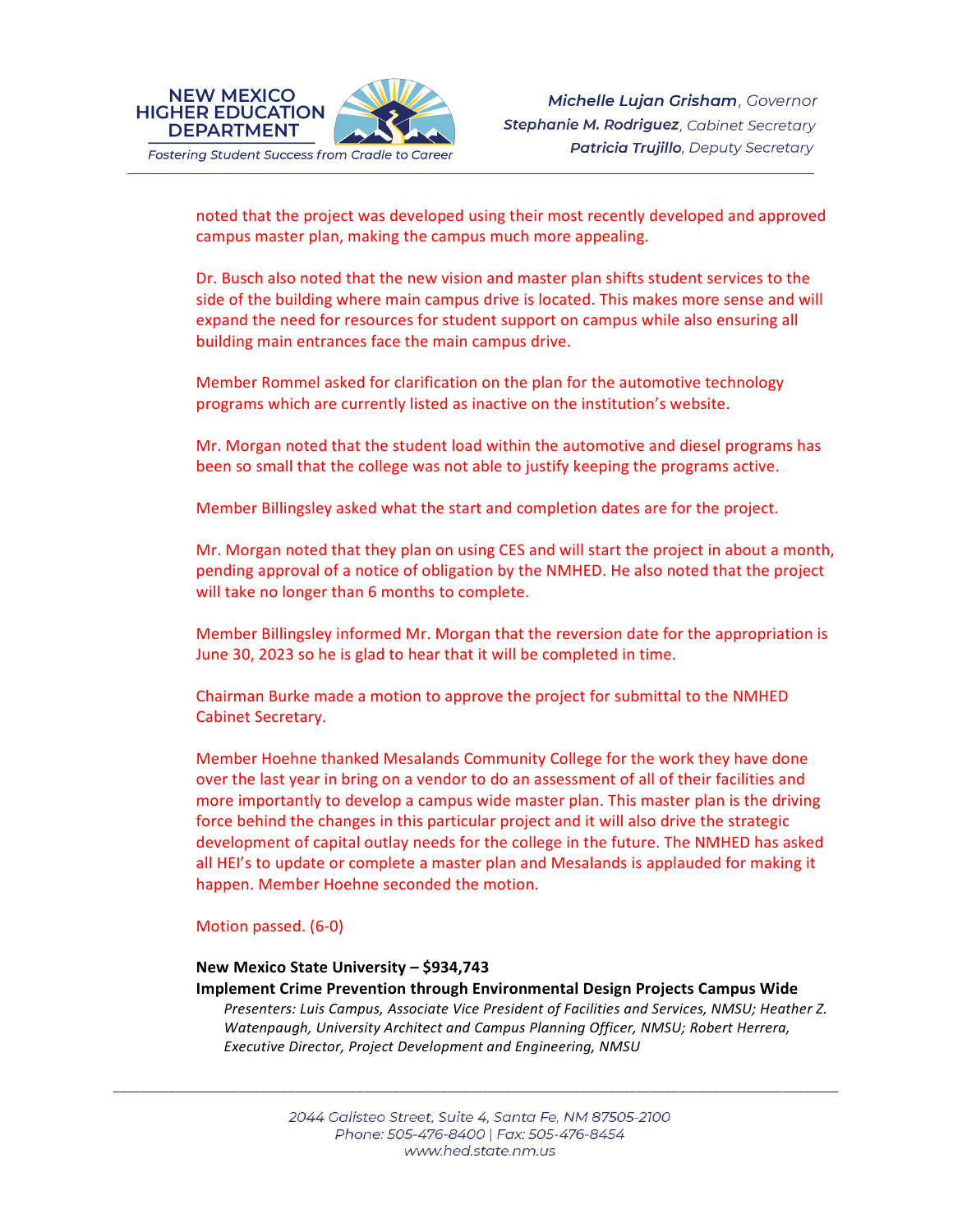

Mr. Luis Campos introduced himself, Ms. Heather Watenpaugh, and Mr. Robert Herrera. He then turned it over to Ms. Watenpaugh to present the projects.

Ms. Watenpaugh presented the project as outlined in the submittal. She noted that the Crime Prevention through Environmental Design program is something that students at NMSU are advocating for to address upgrades and student safety initiatives campus wide.

Member Billingsley noted the reversion date for the 2018 appropriation of June 30, 2022 and he asked in NMSU would be able to draw down those monies prior to the reversion date.

Ms. Watenpaugh informed the committee that they always use their funds that have the closest reversion date first so these funds would be fully expended.

Member Fischer asked NMSU to discuss crime issues on the NMSU campus and what is being done to address.

Ms. Watenpaugh noted that NMSU does have a police department on campus and for the most part it is a very safe campus. NMSU is always looking for ways to improve safety and security on campus by addressing lighting and ADA issues as well. Much of this work is not necessarily to address issues with violent crime or other criminal activity.

Chairman Burke made a motion to approve the project for submittal to the NMHED Cabinet Secretary and then to the State Board of Finance.

Motion seconded by Member Fischer.

Motion passed. (6-0)

## **9. New Mexico State University – \$3,000,000**

#### **Campus Wide Tunnel System Repair – Phase VII**

*Presenters: Luis Campus, Associate Vice President of Facilities and Services, NMSU; Heather Z. Watenpaugh, University Architect and Campus Planning Officer, NMSU; Robert Herrera, Executive Director, Project Development and Engineering, NMSU*

Ms. Heather Watenpaugh presented the project as outlined in the submittal. She noted that this project is a continuation of the six other projects that have been brought forward to this committee in the past.

Chairman Burke asked if this is the final phase of the tunnel repair project.

Ms. Watenpaugh informed the committee that after this project is completed all of the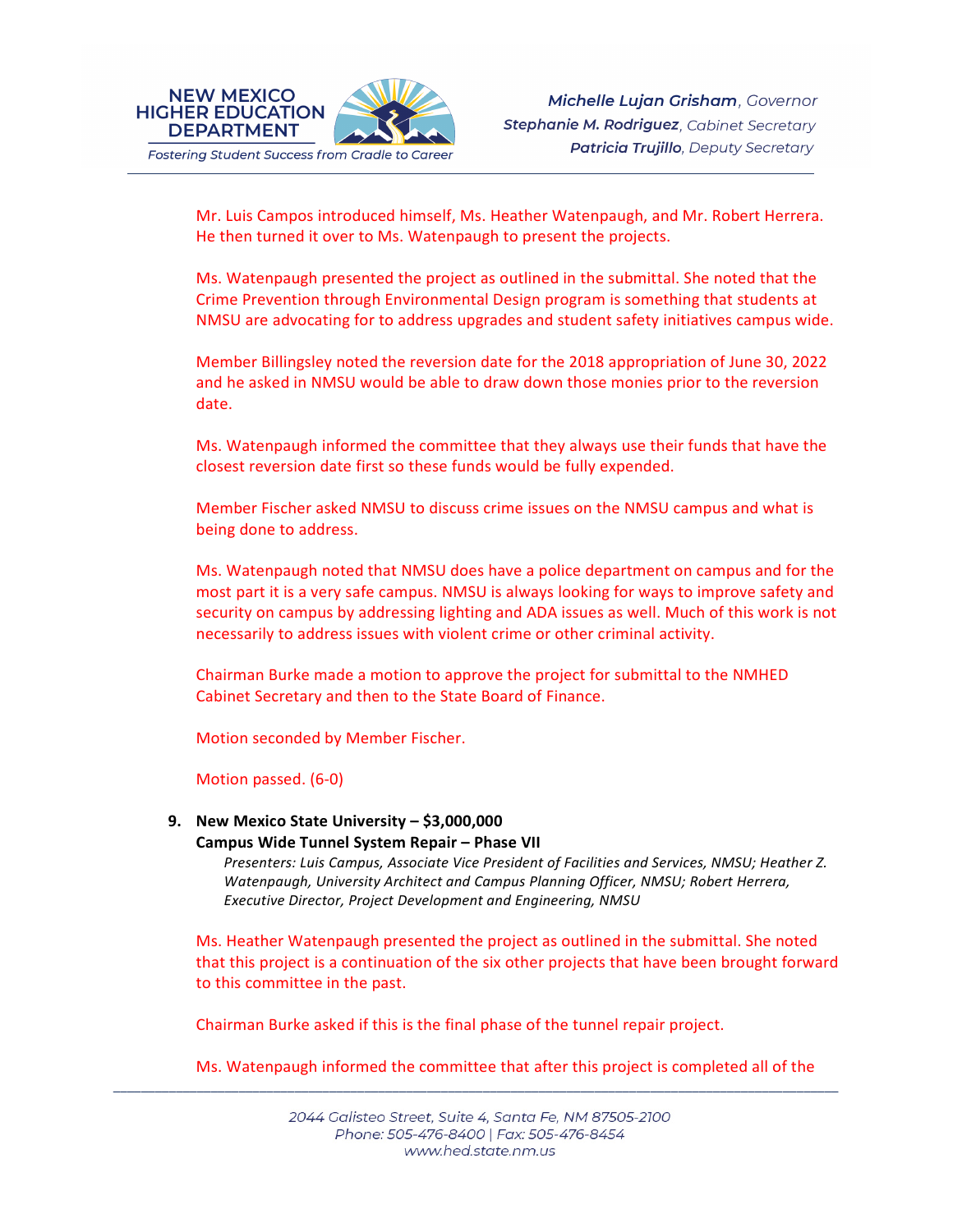

most critical sections of the tunnels will have been completed. Future phases of work may be needed however they are not listed on NMSU's five-year capital plan.

Chairman Burke made a motion to approve the project for submittal to the NMHED Cabinet Secretary and then to the State Board of Finance.

Motion seconded by Member Billingsley.

Motion passed. (6-0)

Approved

# **10. New Mexico State University – \$1,650,000**

#### **Arrowhead Park Roadway and Utility Infrastructure Build-Out**

*Presenters: Luis Campus, Associate Vice President of Facilities and Services, NMSU; Heather Z. Watenpaugh, University Architect and Campus Planning Officer, NMSU; Robert Herrera, Executive Director, Project Development and Engineering, NMSU*

Ms. Heather Watenpaugh presented the project as outlined in the submittal. She noted that a new master plan update for Arrowhead Park was completed in September of 2020 and this project focuses on two roadways, Park Street and Film Street. Film street is being developed in preparation for the NMSU DACC Creative Media Facility which is fully funded and currently in design.

Member Zigich asked NMSU to explain how the installation of the gas lines will be affected by Las Cruces' initiative to transition from natural gas to renewable energy sources.

Mr. Campus noted that NMSU is working on a master plan to try and electrify the entire campus. The installation of gas lines is a back-up however electrification of the entire campus, including the buildings, is the ultimate goal.

Member Zigich asked what the price is to install the gas lines for this project.

Mr. Robert Herrera informed the committee that he does not have the specific break out of costs for the gas line however he can submit it at a later date. He also noted that NMSU is partnering with the City of Las Cruces in order to accommodate facilities that may need gas in the future, such as restaurants, and that is why these lines are being installed.

Member Rommel asked if Arrowhead Park is currently tied into the NMSU electric system or if it is on its own.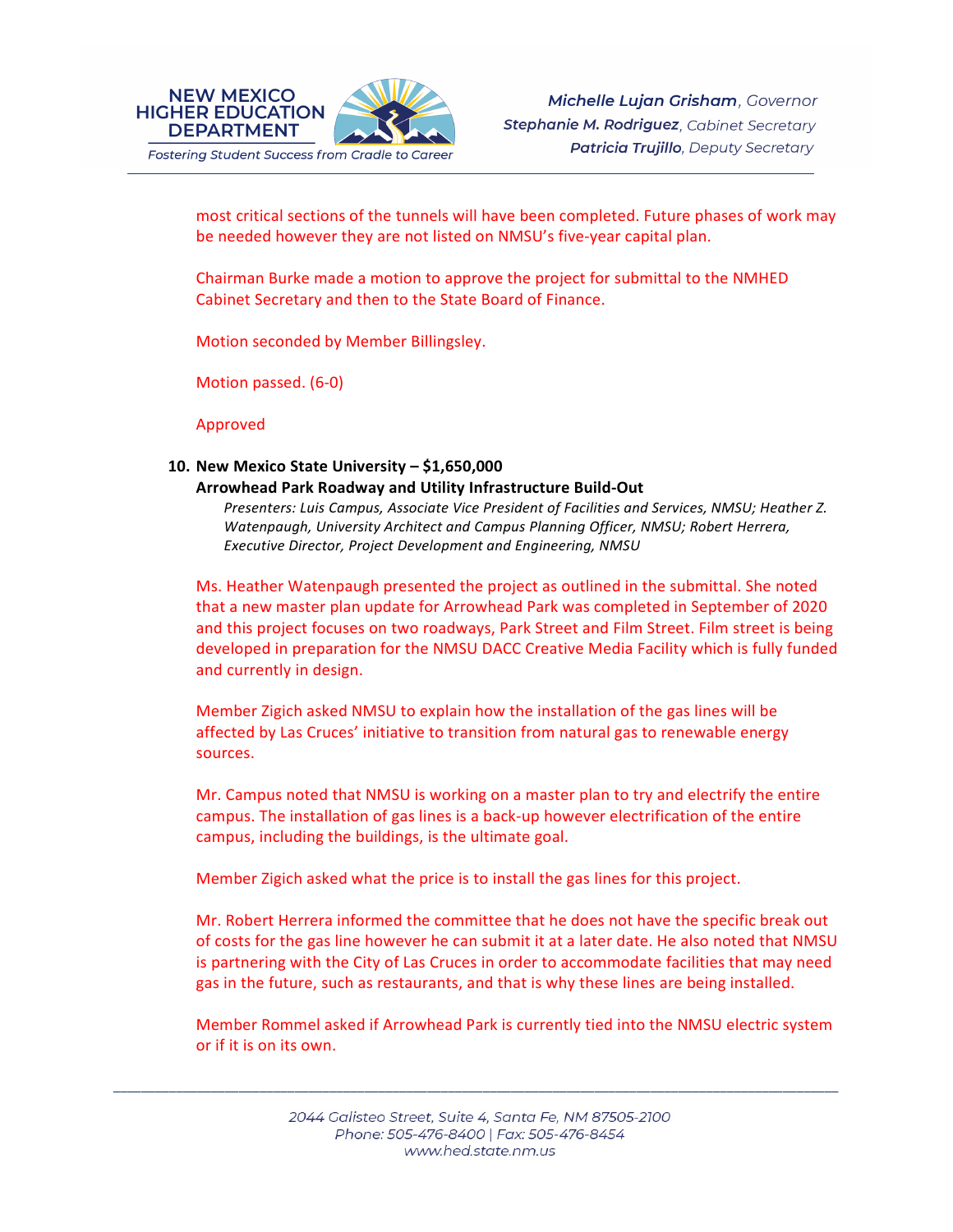

Mr. Herrera noted that El Paso electric and NMSU both have lines in that area and this particular project expansion will be serviced by NMSU.

Mr. Campos also noted that NMSU is currently undertaking an infrastructure master plan study that is looking at all of their energy on campus, particularly with Arrowhead and Aggie Development, that should be done within the next couple of months.

Chairman Burke asked how much electricity is being provided by the solar array at the NMSU campus.

Mr. Campos noted that the array is a partnership with El Paso Electric but it is not yet energized. He is unaware of how much energy it will generate for NMSU but he can get the information and provide to the committee.

Chairman Burke made a motion to approve the project for submittal to the NMHED Cabinet Secretary and then to the State Board of Finance.

Motion seconded by Member Rommel.

Motion passed. (6-0)

# **11. University of New Mexico – \$897,671**

#### **University Libraries – Turnstiles Installation**

*Presenters: Dr. Garnett Stokes, President, UNM; Lisa Marbury, Vice President of Institutional Support Services, UNM*

President Stokes introduced herself and the members of her team. She then gave a brief overview of all of the projects being presented by UNM, turning the University Libraries project over to Ms. Lisa Marbury to present.

Ms. Marbury presented the project as outlined in the submittal. She noted the scope of work that would be done in Zimmerman, Centennial, and the Fine Arts Libraries at the UNM campus.

Chairman Burke asked if the system being installed would trigger if someone was trying to take a book out of the library without checking it out.

Ms. Marbury confirmed that the system does have asset protection and inventory tracking mechanisms in place.

Member Rommel asked UNM if this project was also to ensure safety on the campus as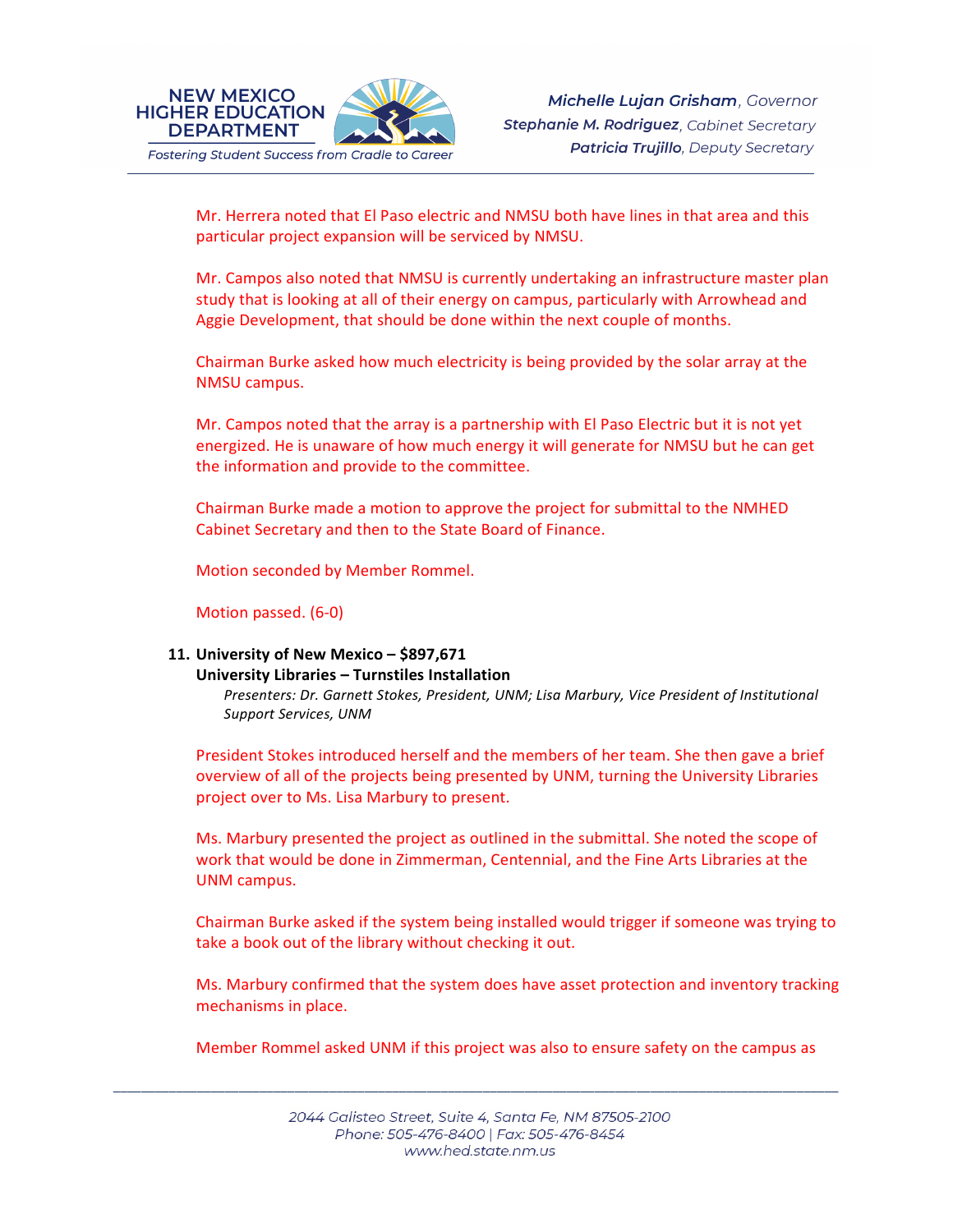

well.

Ms. Marbury noted that the security of the staff, students, and faculty within the library is the primary reason for this project.

Chairman Burke made a motion to approve the project for submittal to the NMHED Cabinet Secretary and then to the State Board of Finance.

Motion seconded by Member Rommel.

Motion passed. (6-0)

#### **12. University of New Mexico – \$615,000**

**Center for High Tech Materials (CHTM) Roof Replacement and Upgrade**  *Presenters: Dr. Garnett Stokes, President, UNM; Lisa Marbury, Vice President of Institutional Support Services, UNM* 

Ms. Lisa Marbury presented the project as outlined in the submittal.

Chairman Burke asked what type of warranty the new roof would have. He noted that in the past this committee has seen roofs be brought before the committee where the roof did not last more than 10 years and there was no warranty in place.

Ms. Marbury informed the committee that she did not have the exact warranty for this project however other roofs have been warrantied for 20 years. She also noted that all roofing projects at UNM have a warranty period in place.

Chairman Burke made a motion to approve the project for submittal to the NMHED Cabinet Secretary.

Motion seconded by Member Hoehne.

Motion passed. (6-0)

**13. University of New Mexico Health Science Center/Hospital – \$19,400,000 Comprehensive Movement Disorders Center & Senior Health Clinic - REVISION**

*Presenters: Dr. Garnett Stokes, President, UNM; Dr. Michael Chicarelli, Chief Operating Officer, UNMH; Enrico Volpato, Executive Director of Facilities Services, UNMH; Michael (Rocky) Kearney, Director of Facilities Planning & Construction, UNMH; Jeremy Jerge, Facilities Planner, UNMH*

Dr. Douglas Ziedonis introduced himself and then gave a brief overview of all of the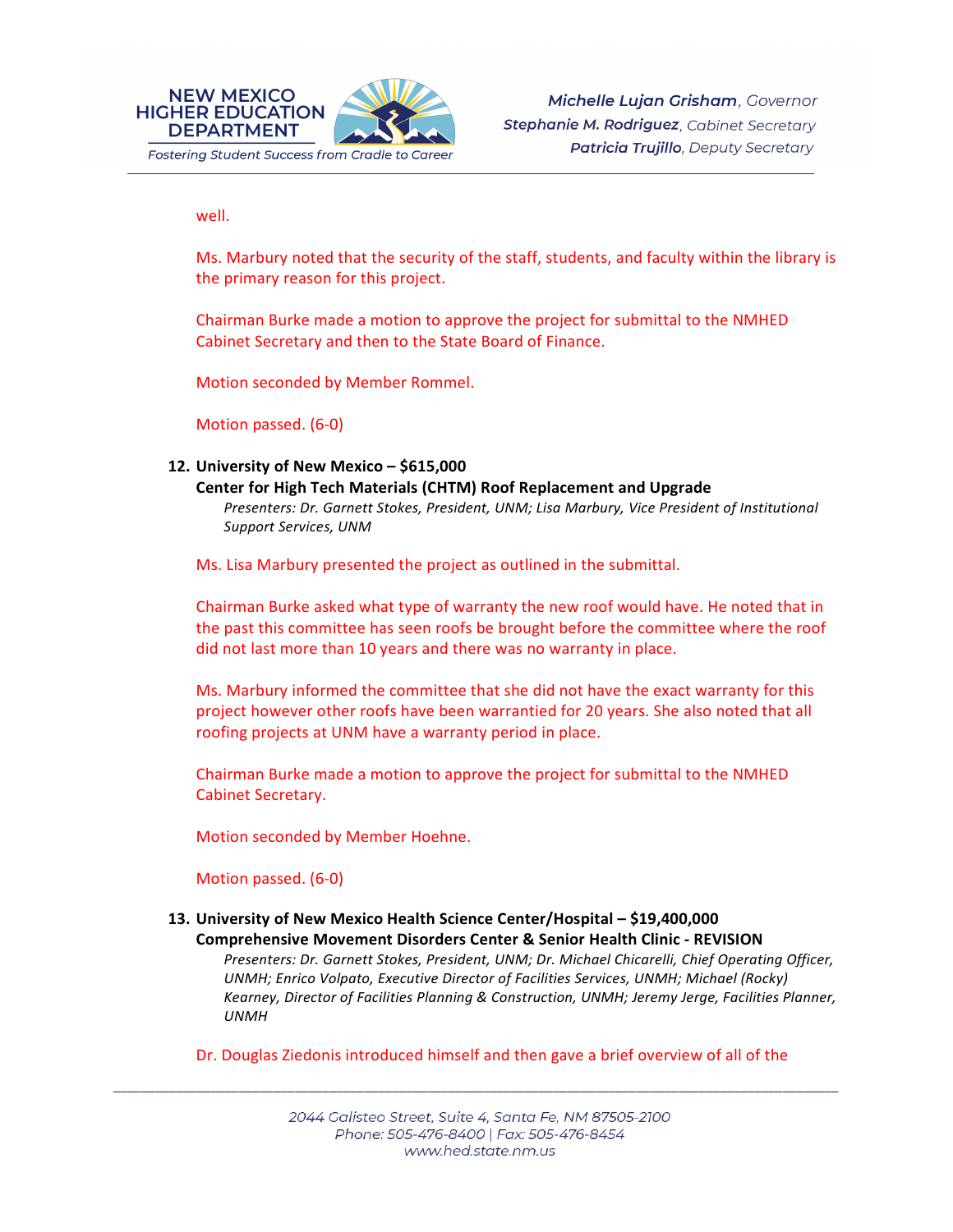

**NEW MEXICO** 

**DEPARTMENT** 

projects being presented by UNM HSC/Hospital. He noted that the revision for the Comprehensive Movement Disorders Center and Senior Health Clinic is due to project challenges with the engineering design and material costs associated with the pandemic. No change in the original size or project scope is being requested. He also informed the committee that they are approximately halfway through the construction of the project.

Member Rommel asked if there are any delays in the project schedule as a result of this increase in costs.

Mr. Enrico Volpato informed the committee that they have experienced some delays related to casework and steel however they were able to work through these challenges to minimize the impact to the project schedule. At this point the project is scheduled for substantial completion of June 30<sup>th</sup>.

Member Rommel asked how soon after substantial completion they would be serving patients.

Mr. Volpato noted that there is a lot of equipment needed for this facility and they have ordered it ahead of time to reduce the impact of long-lead times associated with supply chain issues. If all of the equipment is in place they hope to be providing services to patients shortly after June 30<sup>th</sup>.

Chairman Burke made a motion to approve the project for submittal to the NMHED Cabinet Secretary and then to the State Board of Finance.

Motion seconded by Member Rommel.

Motion passed. (6-0)

*.*

## **14. University of New Mexico Health Science Center/Hospital – \$1,290,000**

**2nd Floor Sterile Processing Department – Decontamination Renovation - REVISION**  *Presenters: Dr. Garnett Stokes, President, UNM; Enrico Volpato, Executive Director of Facilities Services, UNMH; Michael (Rocky) Kearney, Director of Facilities Planning & Construction, UNMH; Jeremy Jerge, Facilities Planner, UNMH*

Dr. Douglas Ziedonis presented the project as outlined in the submittal. He informed the committee that as the project was progressing they encountered an unforeseen aging infrastructure problem with the sanitary sewer line that required remediation. The scope of project was modified to include the replacement of the sanitary sewer lines.

Member Rommel asked for more information on what work is done in the Sterile Processing Laboratory.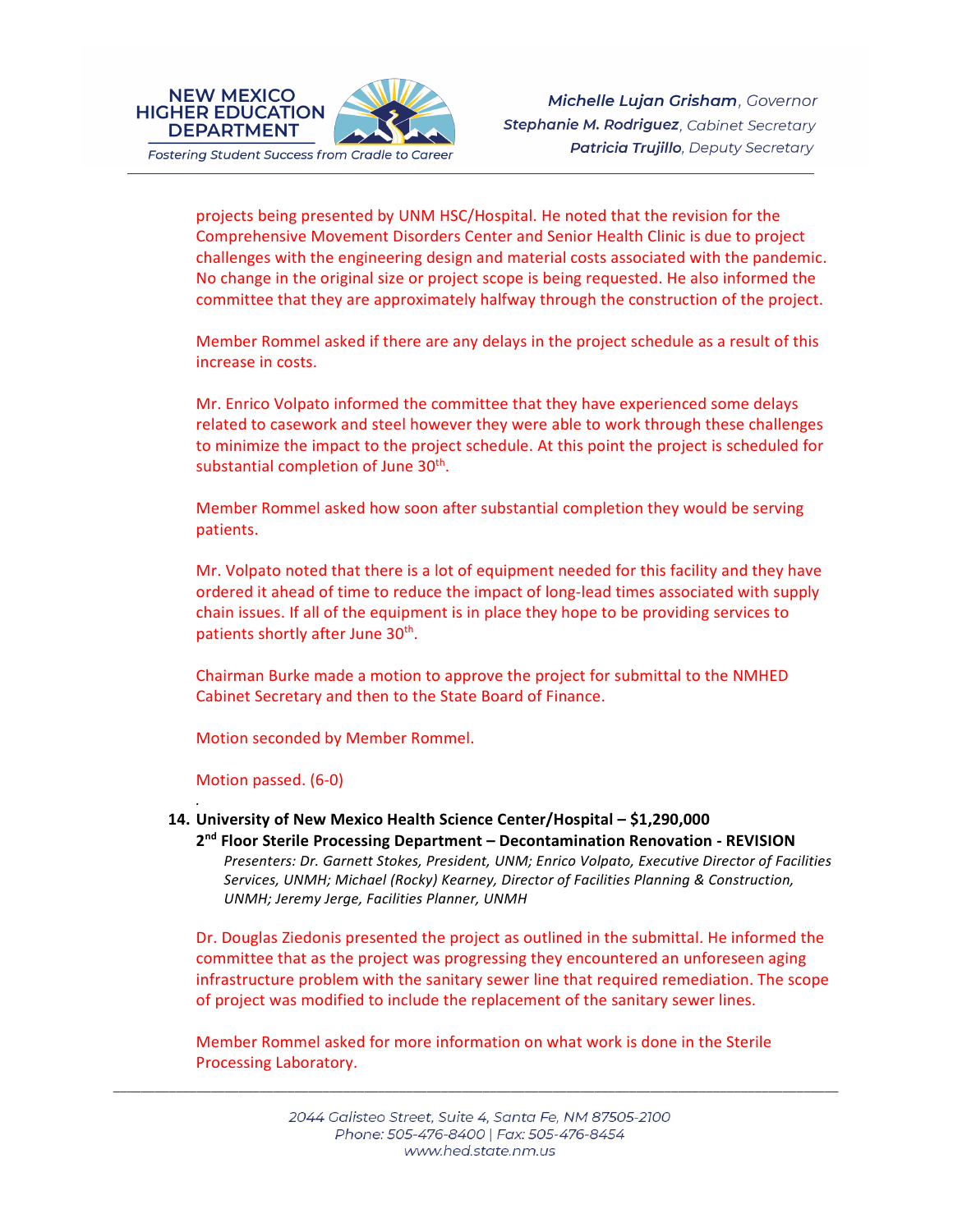

Michelle Lujan Grisham, Governor Stephanie M. Rodriguez, Cabinet Secretary **Patricia Trujillo**, Deputy Secretary

Mr. Enrico Volpato informed the committee that all of UNM Hospitals surgical equipment is decontaminated within that space. The facility is separated into a dirty side where all equipment is brought in and a clean side where all equipment is packaged and delivered to surgical rooms. It is a critical component of their operation and if the sewer line were to fail, it could bring the entire surgical operation to a halt. A mobile unit will be brought in to allow continuation of services during the sewer line replacement. A portion of the increased costs is to bring utilities to the mobile unit.

Chairman Burke made a motion to approve the project for submittal to the NMHED Cabinet Secretary and then to the State Board of Finance.

Motion seconded by Member Hoehne.

Motion passed. (6-0)

**NEW MEXICO** 

**DEPARTMENT** 

**15. University of New Mexico Health Science Center/Hospital – \$488,582,948 UNM Hospital New Hospital Tower Phase III – Vertical Expansion - REVISION** 

*Presenters: Dr. Garnett Stokes, President, UNM; Dr. Douglas Ziedonis, Executive Vice President, UNM HSC; Dr. Michael Richards, Senior Vice Chancellor of Clinical Affairs, UNMH; Kate Becker, Chief Executive Officer, UNMH; Dr. Michael Chicarelli, Chief Operating Officer, UNMH*

Dr. Douglas Ziedonis presented the project as outlined in the submittal. He informed the committee that this revision comes as a result of the need to add two additional floors to the new hospital tower. He noted that New Mexico is currently about 2,000 beds short in capacity for hospital beds and in lieu of waiting the hospital is now in a position financially to move forward with this addition. From a construction standpoint it made more sense to add the additional floors as shell space now to take advantage of the tower construction project.

Chairman Burke asked for a status of the parking garage.

Dr. Michael Chicarelli noted that the parking garage is approximately 50% complete and completion is targeted for July of this year. He then discussed the expansion of the hospital tower, outlining the pandemic and the expanded need for hospital capacity across the state. As an organization, UNM is having to refuse care to individuals outside of the Bernalillo county area because they do not have the capacity. Also, in the past when this project was brought forward the foundation was designed to add on additional floors at a later date. Doing the additional floors as shell space now has several advantages. One is having the contractor and subcontractor already there so the cost to re-mobilize is nonexistent. Secondly if the two floors were added at a later date, the top floor of the tower would need to be shut down during construction, reducing the capacity and patient services provided which is just not an option. Lastly having the same contractor and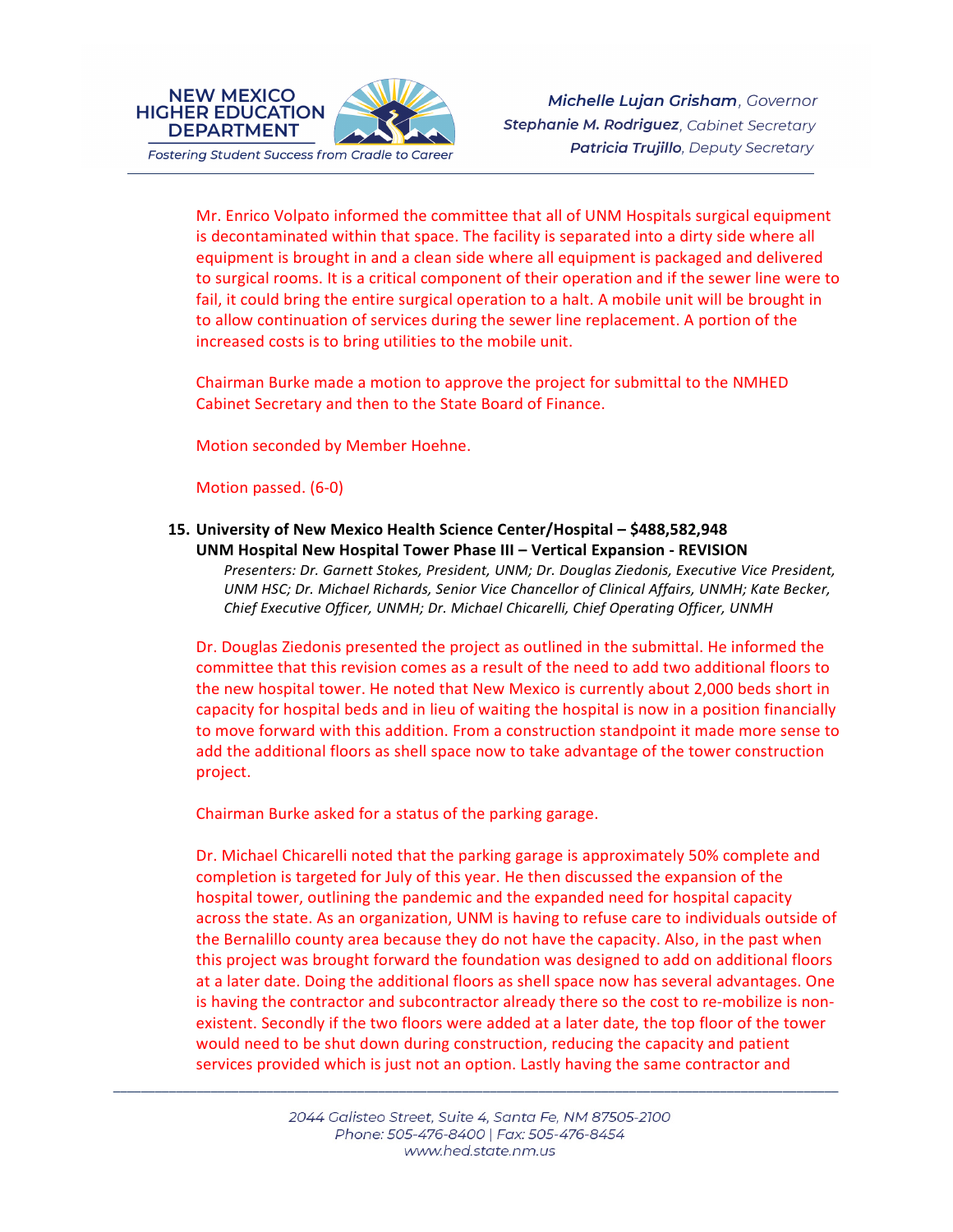

**NEW MEXICO** 

**DEPARTMENT** 

subcontractor, materials, and equipment installed allows for consistency and ease of operation. Trying to find like-for-like equipment several years down the road can sometimes lead to issues with efficiency so doing this now would prevent any of that from happening. He also noted that the project timeline will not be impacted by adding these two additional floors. The anticipated completion date is still October of 2024. He then turned it over to Ms. Bonney White.

Ms. White informed the committee that UNM will be funding this addition out of their reserves and no additional HUD financing or state support is being requested.

Chairman Burke asked if the additional floors will have heating and cooling.

Dr. Chicarelli noted that they will have HVAC units wired for the floors but otherwise it will just be an exterior shell.

Member Rommel asked what percentage the \$86.7M being used towards this project represents of their reserves.

Ms. White noted that she did not have that percentage readily available. She informed the committee that UNM Hospital has estimated that they will have approximately \$250M in non-committed cash reserves available after this project is completed.

Member Rommel asked how many additional beds the two floors will provide once completed.

Dr. Chicarelli informed the committee that they anticipate an additional 83 to 96 bed capacity depending on how they orient the space.

Member Hoehne informed the committee that UNM had requested that the renovation to the Parking Structure and Central Utility Plant project be included on the agenda for this meeting however there was some outstanding information that had not yet been received when the agenda went out. He asked UNM to provide the committee with information on the revision to that project so the tie in between the current project being heard and the parking structure can be well understood.

Dr. Chicarelli asked Mr. Michael "Rocky" Kearney to provide an overview of the Parking Structure and Central Utility Plant project revision and its relation to the project being heard by the committee today.

Mr. Kearney informed the committee that the original schedule for the parking structure was to bring it online right before the new hospital tower. The central utility plant portion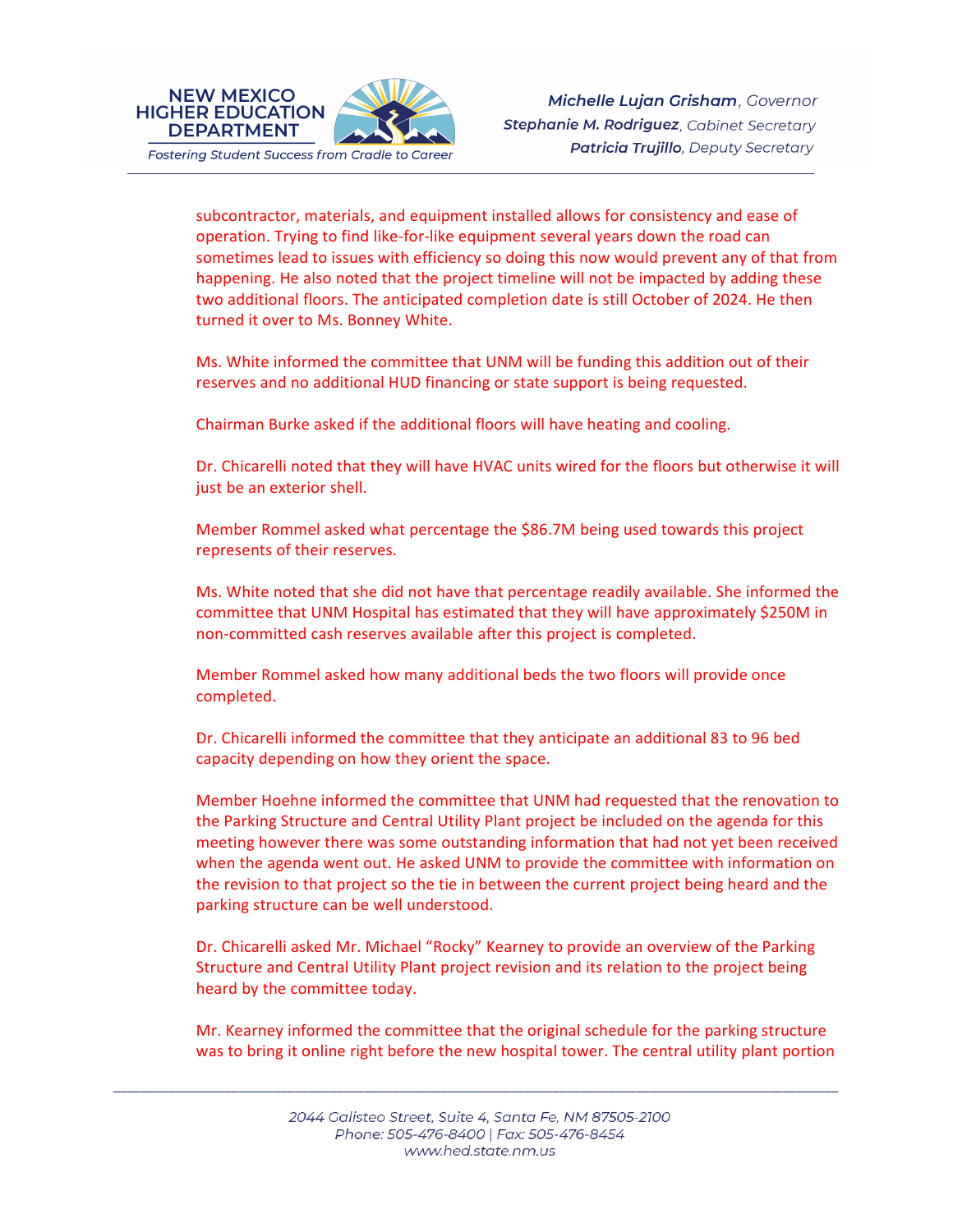

**NEW MEXICO** 

**DEPARTMENT** 

Michelle Lujan Grisham, Governor Stephanie M. Rodriguez, Cabinet Secretary **Patricia Trujillo**, Deputy Secretary

of the new parking structure would be shelled out with minimal conduit work and the majority of the equipment and work needed to bring it online would then be done during the Phase III hospital tower construction. Because HUD was not going to finance any portion of the Parking Structure or Central Utility Plant they asked UNM Hospital to remove that portion of work from Phase III. Because of this UNM Hospital moved \$23M from Phase III over to the Phase II. Instead of shelling out the central utility plant UNM Hospital has decided to finish it out, fully commission all of the equipment, and have their maintenance departments maintain and keep all equipment running up until the time that the new hospital tower is constructed. They also have extended warranties on all of the equipment to cover it so once the tower opens all of the equipment will still be under warranty.

Member Fischer asked if UNM has an anticipated cost associated with expanding the residency programs to staff up the new hospital.

Ms. Kate Becker informed the committee that the hospital will cover that as part of their regular graduate medical education program.

Member Fischer asked what kind of other staffing needs the hospital will need to add the additional beds to the hospital.

Dr. Chicarelli noted that the 96 beds coming online in 2024 UNM Hospital has started working with a company who works closely with academic health centers across the country who is running workforce estimate of what they will need to staff up the new hospital. They are also working closely with their HR folks to start preparing and looking to start hiring since now for some of those positions. They will have some time between the opening of the original 96 beds to bringing the additional 96 beds online and they will have a good idea of staffing needs and to complete the hiring and bring on the necessary workforce.

Member Fischer asked if there are any plans to increase the nursing program at the HSC to staff this new facility.

Dr. Ziedonis noted that this is a very high priority for the HSC. They have plenty of applicants however they are restricted by the amount of funds that they have to expand the program. He also informed the committee that he hopes to be able to expand the nursing program exponentially after the upcoming legislative session so they can support the high need for nurses in the state.

Chairman Burke made a motion to approve the project for submittal to the NMHED Cabinet Secretary and then to the State Board of Finance.